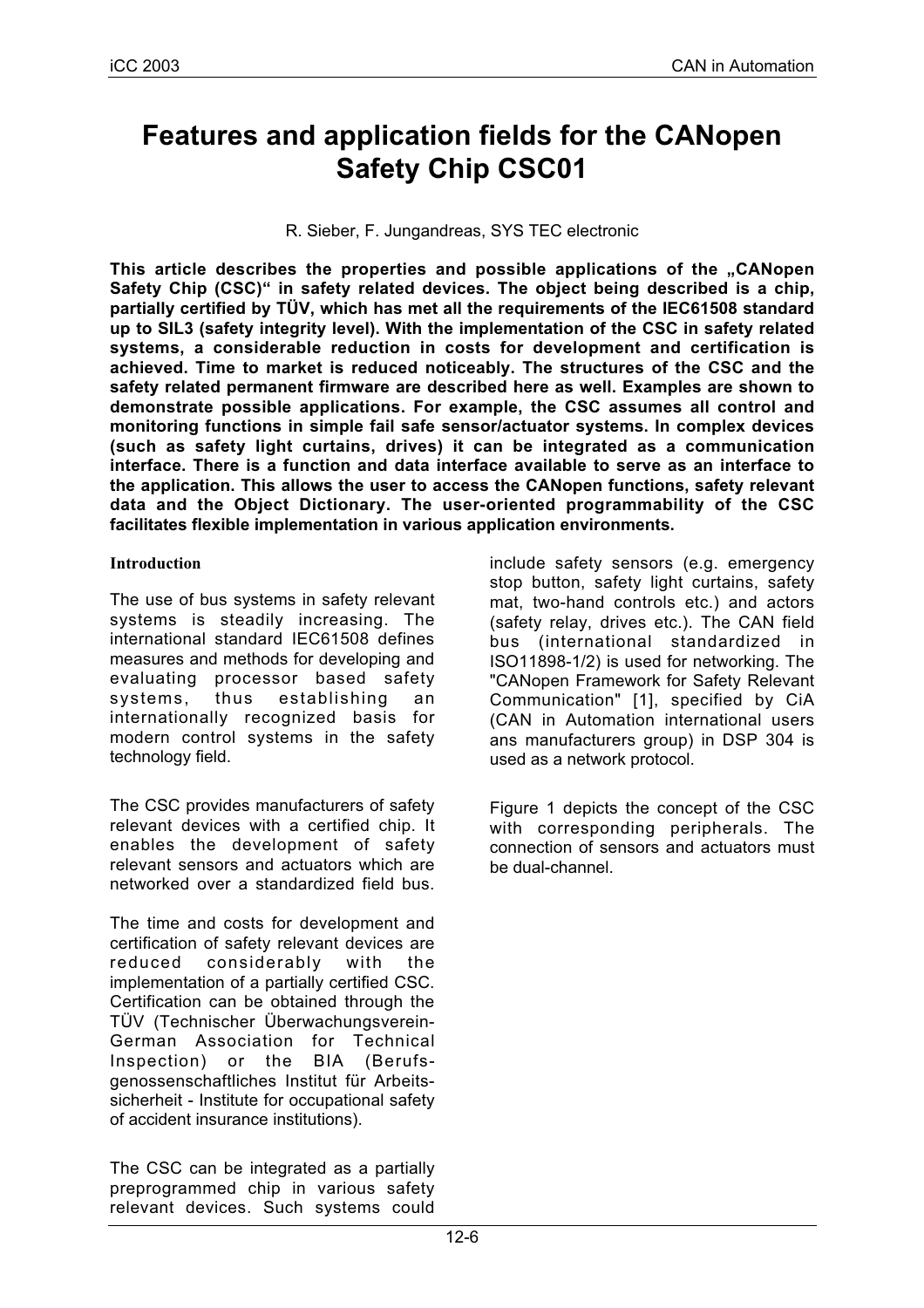



# **CANopen Safety Protocol**

The CiA Draft Standard Proposal 304 "CANopen Framework for Safety Relevant Communication" defines the CANopen protocol expansions for the integration of safety relevant devices in CANopen networks. The protocol enables safety relevant devices to operate along with non-safety relevant devices in a CANopen network. The safety functions are realized via special communication objects, SRDOs (safety relevant data object).

An SRDO consists of two CAN messages. The following rules apply for construction of an SRDO:

- 1. The CAN identifiers for both CAN messages vary in at least two bit positions.
- 2. The data contents of both CAN messages is redundant. However the data of the second CAN telegram is inverted bit for bit.
- 3. An SRDO is transferred periodically, whereby the period between two SRDOs is determined by the SCT (safeguard cycle time).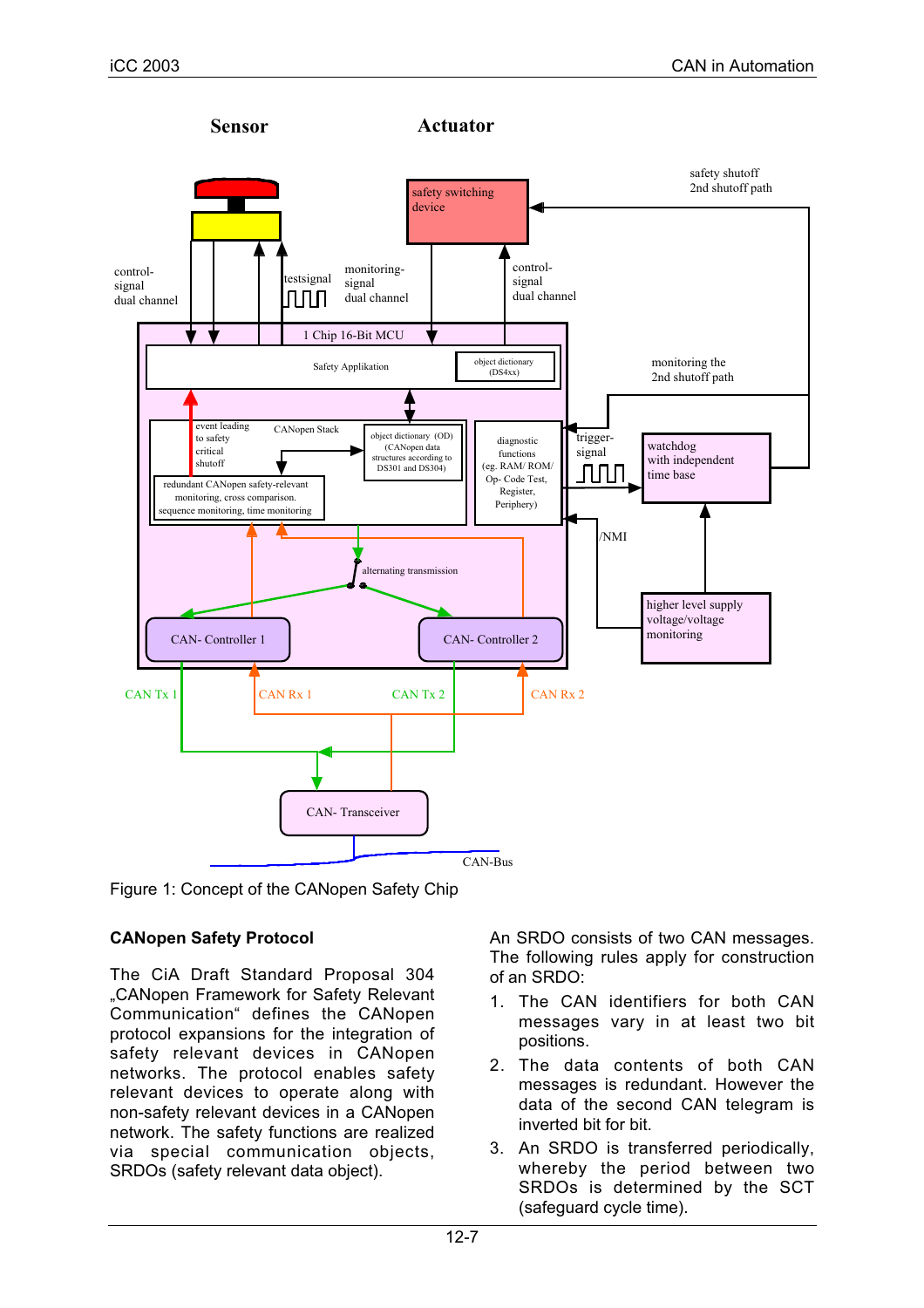4. The period between both CAN messages assigned to an SRDO must not exceed the SRVT (safety relevant object validation time).

The sequence of both CAN messages assigned to an SRDO must be maintained. First the real data is transferred and then the inverted data.

The recepient (data sink) checks the validity of an SRDO. The temporal and logical succession of both CAN messages assigned to an SRDO is compared with an expected value. Subsequently the user data undergoes verification. Recognized errors will result in a change into the secure state of the assigned actuators. The secure state is to be defined by the device manufacturer and/or user, based on the application requirements.

The properties of the SRDO (CAN identifier, SCT, SRVT, Mapping) are stored in the Object Dictionary and checked for validity by a CRC (16-Bit cyclic redundant check).

In order to reduce the reaction time in safety relevant systems, there is a "global failsafe command" (GFC) defined in DSP304. It consists of two high-priority CAN messages (CAN identifier 1 and 2). Upon receipt of one of the two CAN messages the GFC is valid. The GFC contains no data and can therefore be sent by all networked nodes. Whoever sends the GFC must inform the network of the reason for this GFC transmission via SRDO.

The CANopen Safety Protocol allows safety relevant sensors and actors to be connected directly with one another. A safety relevant control unit (e.g. PLC, safety monitor) is not required. Therefore logically comparable safety chains, like those found in standard wired technology, can be realized (e.g. emergency stop button effects the safety monitoring relay directly).

# **Structure and Functionality of the CSC**

The CSC is populated with a 16-bit microcontroller featuring two internal CAN controllers that are used redundantly.

Physical connection to the CAN bus is implemented by routing signals from both on-chip CAN controllers to a single CAN transceiver and applicable EMI protection circuitry. The microcontroller operates in single-chip mode and runs with a 16 MHz internal system clock. It provides 10 kByte internal SRAM and 256 kByte Flash memory. A wide selection of on-chip peripheral modules (e.g. ADC, DAC, DMA, Timer, ports, serial synchronous and asynchronous interfaces) is available to the user. The controller is available in a QFP-100 housing and is specified for operation in a temperature range from –40 to  $+85^{\circ}$ C.

The software of the CSC consists of two main parts, the permanent firmware and the variable safety application. The permanent firmware contains the CANopen safety protocol stack with all safety relevant field bus functions, the diagnostic functions for RAM, register, stack, Flash (permanent software and safety application) and the watchdog functions with monitoring. At the time of purchase, the chip already contains this part of the firmware in the Flash. It cannot be modified by the user (basic functionality of the actual CSC).

The user's safety application is located in the second, variable Flash sector. It is loaded into the Flash by the user at a later time.

The permanent firmware controls all processes in the CSC. Thus the conditions for transfer of an SRDO are verified among others. The test controls whether the SCT has elapsed and whether the data and the configuration are valid. The SRDO is then assembled and transferred. Upon receipt of an SRDO the received CAN message is examined as well. If the SRDO is valid, the safety application will be notified of the receipt in two ways (call of an event function and status in the so called safety relevant RAM). If a faulty SRDO was received or if no valid SRDO could be received in the expected time, the safety application will be notified as well. The safety application has to initiate the corresponding error response. Error responses to the SRDO enable targeted action to certain parts of the device which can then be rendered into a secure state.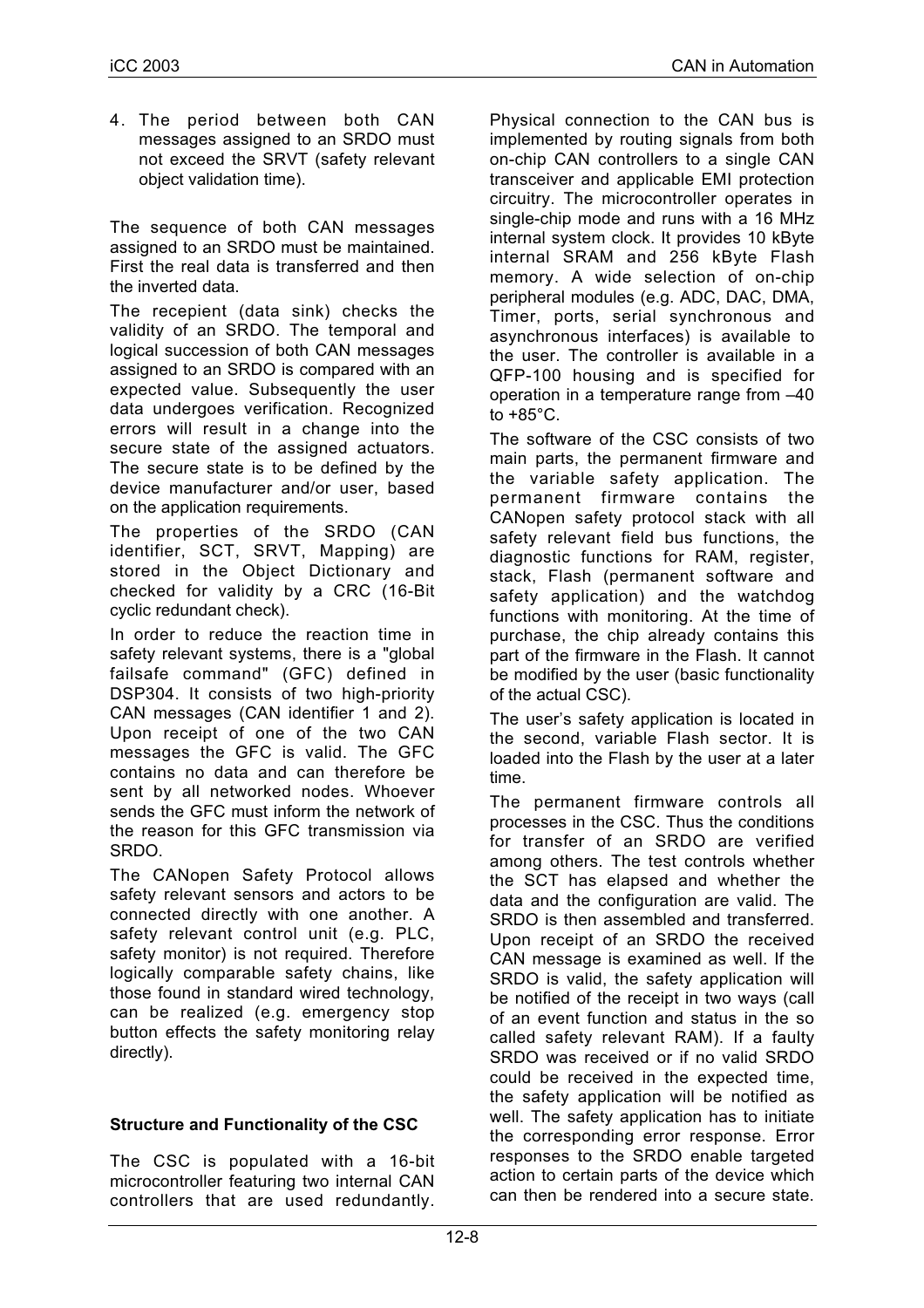Other functional units not effected by the local error are not influenced.

The CSC provides 4 SRDOs to ensure secure data transfer. Two SRDOs are reserved for the transmission of safety relevant data and two are reserved for receiving data. There are 128 bits of data (organized bytewise) available in both send and receive directions. The data structure in the SRDO is static and can be set by the user during programming. The entry of safety relevant variables in the Object Dictionary can be performed by the user during program development. The classification into the appropriate device profile likewise took place thereby.

Beside the CANopen safety services, the following CANopen standard functions are integrated in the CSC:

- 2 transmit and 2 receive PDOs (process data object), PDO linking, static PDO mapping, synchronous and asynchronous transfer
- 1 SDO Server (service data object), expedited and segmented transfer
- NMT Slave (network management)
- Heartbeat Producer
- Emergency Producer

The CANopen functions enable configuration via the CANopen Master or configuration tools, as well as the transfer of non-safety relevant data via PDO or SDO.

The CSC is specified and certified for use in devices according to IEC61508 up to SIL3 (safety integrity level).

The CSC consists of a microcontroller with redundant safety structures. A second shut-off path is required to set the device into a secure state if the microcontroller fails. According to IEC61508 such field bus devices are ranged in the class of highly available devices.

Such highly available devices require a degree of diagnostic coverage >=99% (for SLI3). The diagnostic test interval must be correspondingly smaller than the safety cycle time.

The safety cycle time is the maximum required time between the recognition of a safety relevant event ("danger discovered", "emergency shut-off activated", diagnostic error discovered) and the electrical initialization of the corresponding safety response ("Shut off", "Render drive into secure state", "Utilize safety valve"). For the CSC the safety cycle time  $t_{SP}$  was set to  $\leq$  20ms.

The secure and timely discovery of errors therefore takes on special importance.

The diagnostic routines of the CSC are an important part of the permanent firmware. They determine directly the time performance and resource requirements of the chip. Time intensive diagnostics include the calculation of a 16-bit CRC across program memory as well as the diagnosis of the RAM. The algorithms used for it determine crucially the usable size of the Flash and RAM. The permanent firmware checks the 5kByte RAM via a transparent GALPAT test and the 42kByte program memory (permanent firmware and safety application) via the 16-bit CRC.

Diagnostic routines for the Op-Code, the system stack, the register and the internal periphery are also part of the permanent firmware.

Errors recognized by the diagnostic function are treated as severe safety related errors. For a sensor device this means transfer of SRDOs is stopped immediately. The CSC is now in an intrinsically secure state that cannot be exited. In an actuator application this will lead to release of the external Watchdog, which sets the actuator into the secure state via the secondary shut-off path.

The CSC contains a logical program execution monitor, which is tested by the permanent firmware. The safety application is also integrated in the program process monitoring. Errors that are recognized by the program execution monitor, are considered the same as diagnostic errors and cause a change into an intrinsically secure state.

The additional temporal program execution monitor function comes into use when the CSC is implemented in actuators. For this a Watchdog with an external time base and a time window is used. Errors in the temporal program execution effect the actors via the secondary shut-off path.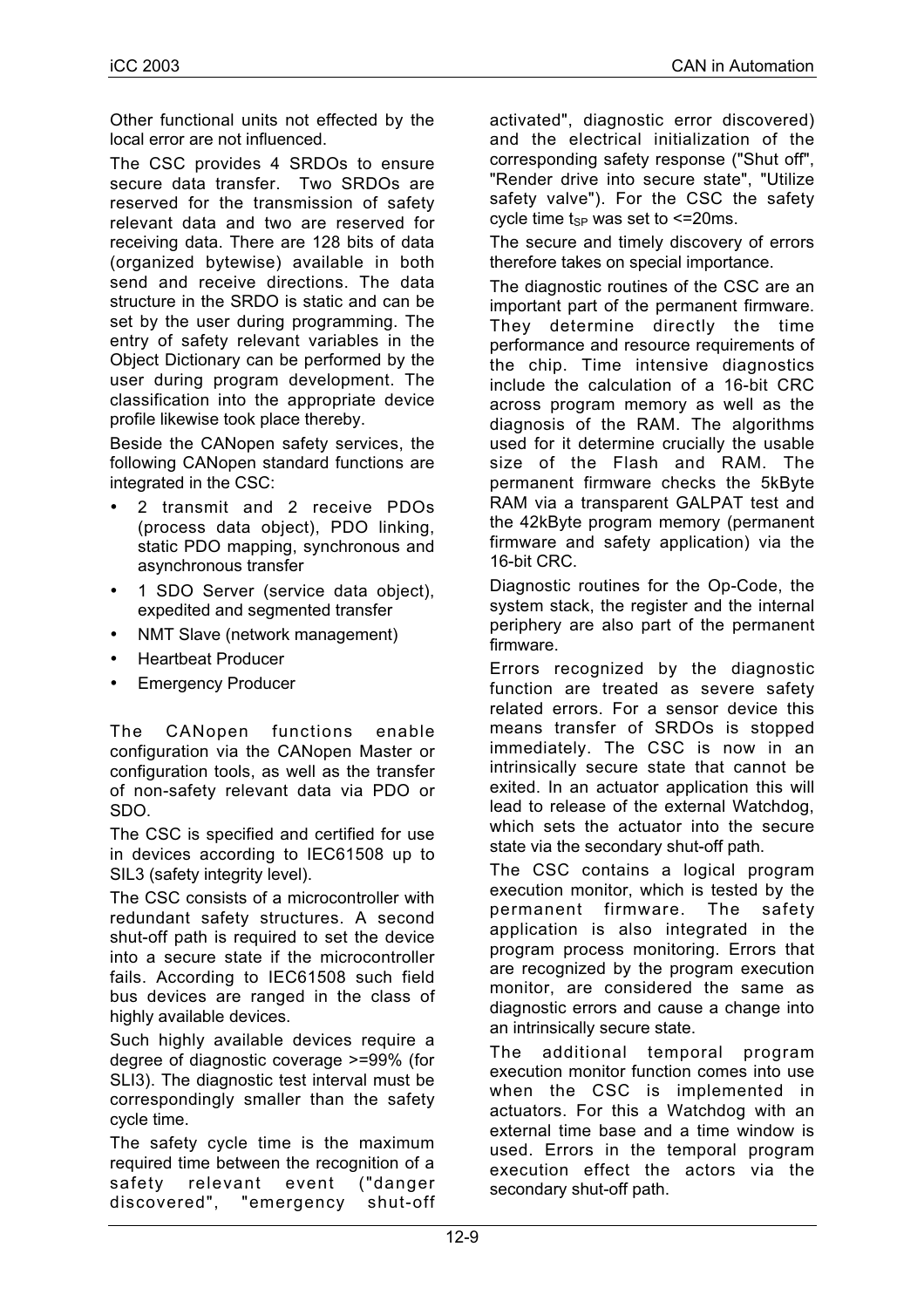The user is solely responsible for the safety application. It serves as the general function and data interfaces of the permanent software and is used for additional data processing according to the required functionality.

Parameters for initialization of the CANopen stack (CAN bitrate and node address) are handed over in the application.

The applied periphery, which is not submitted to the diagnosis of the permanent firmware, has to be diagnosed in the safety application. If there is no safety application running on the CSC, then this will cause an error in the monitoring of the logical program execution and result in a change to an intrinsically secure state.

A variable user software enables direct integration of simple applications (e.g. emergency stop device, emergency monitoring relay, safety valve) in the CSC, whereby costs can be minimized. In more complex applications (such as safety related drives, safety light curtains, laser scanners) the CSC can function as dedicated bus interface and communicate with other hosts or microcontrollers. In such cases the safety application provides secure transfer of safety related data to and from the superordinate modules. The interface can be configured freely by the device developer.

The entire free CSC periphery is available for the design of the interface. This includes the synchronous (I\_C) and asynchronous (UART) serial interfaces or parallel interfaces via the freely available ports. A total of 70 free port pins are available to the user, some of them with alternative functions.

If the chip is used as a bus interface, safety critical errors are sent from the safety application to the superordinate unit as a binary shut-off signal.

The superordinate CPU performs the shutoff itself. The CPU can, for example, transfer the drive to a secure location with a predefined function and thereby bring the entire system into an intrinsically secure state.

#### **Structure of the function interface between the permanent firmware and the safety application**

Configuration of the permanent firmware (e.g. the CANopen stack), signalization of events (e.g. SRDO received, diagnostic error recognized, send GFC, GFC received etc.) and the call of the safety application all occur via a program and data interface.

Since both software parts are developed separately, they can not be linked with eachother via the development environment's linker. Interfaces are required for an alternating call. The interface is defined by a jump table for the function call and data memory for parameter transmission. Data access occurs with fixed addresses that are known by both software parts. This call mechanism via fixed data structures is identified as "Callgate" in the following paragraphs.

A close functional connection between the safety application and the permanent firmware exists.

"Callgate" makes functions available for the following mechanisms:

- 1. The permanent firmware calls the safety application functions.
- 2. The safety application calls permanent firmware functions or CANopen stack functions respectively.
- 3. Data exchange between the application and the permanent firmware that are components of the Object Dictionary.
- 4. Data exchange between the application and the permanent firmware that are not components of the Object Dictionary.

"Callgate" encapsules the call mechanism and makes a normal C function interface available.

In the "Callgate" "marshaling" for the parameter transmission is required. Whereby wrapper functions are used in the permament firmware as well as in the safety application, that hide the marshaling from the other software components.

The user receives the wrapper functions of the CSC as C source code. Thus he is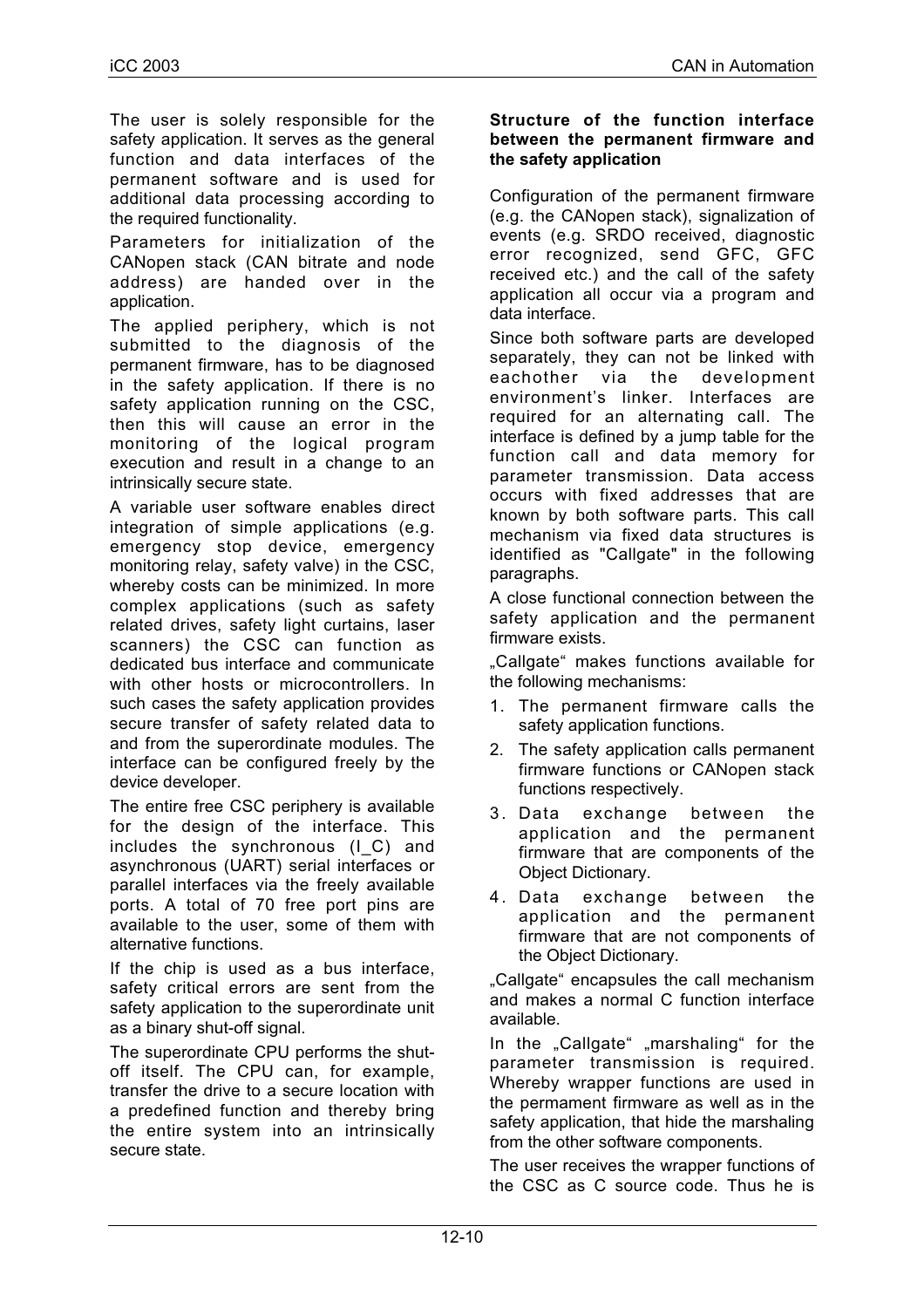able to easily use the functions of the permanent firmware.

The transmission of safety related data in redundant memory occurs over fixed structures that are recognized by both parts of the software. This mechanism enables an efficient use of data and minimization of resource requirements. Recopying the data during the transmissioin between modules is not required.

"Callgate" functions:

- 1. Functions that have to be made available by the safety application and that are called in the permanent firmware:
- *Appinitialisation() :* This function is called by the permanent firmware in order to initialize the application. Within the function, the safety application initializes its own global and local variables, sets the CANopen node number and defines and registers its own sections of the Object Dictionary.
- *AppProcess():* This function is called cyclically by the permanent firmware; the application executes its own cyclical processes in this function.
- *AppPdoEvent():* signals the transmission or receipt of a PDO.
- *AppSrdoEvent():* This function is called if an SRDO was sent or received without error.
- *AppGfcEvent():* signals the receipt of a GFC
- *AppSrdoError():* This function is called if an error occurred during the receipt of an SRDO, or if a send-SRDO could not be sent within the refresh time. The safety application confirms the successful processing of the event. If the processing is not confirmed then the permanent firmware will recognize this as a safety error and change to an intrinsically secure state.
- *AppStopWatchdog():* This function is called by the permanent firmware if the application's Watchdog can no longer be used (e.g. due to a CAN error or diagnostic error). This

function also provides a confirmation and monitoring mechanism, which causes the device to change to its secure state in the event of an error.

- 2. Permanent firmware functions that can be used by the safety application:
- *CscSetNodeId():* configures the node number to be used
- *CscDefineVariable():* defines a variable (for object entries of variable length, e.g. manufacture device name, index 0x1008 according to DS 301); is used for variables that are initialized in the safety application, whereby the object entry is located in the CANopen stack's permanent Object Dictionary.
- *CscDefineVarTab():* defines a variable block for representation in the Object Dictionary (for objects of a fixed length, e.g process variables)
- *CscRegisterOdPart()*: registers the user specific part of the Object Dictionary in the CANopen stack of the permanent firmware.
- *CscWriteObject():* writes a value in an Object Dictionary entry
- *CSCReadObject():* Reads a value from an Object Dictionary entry
- *CSCSendEmergency():* sends an emergency message to the CAN bus

*CSCSendGfc(): sends a GFC*

The microcontroller provides a series of interrupt sources. All interrupt sources that are not used by the permanent firmware can be used by the safety application. The function interface makes a mechanism available that allows interrupt service routines to be assigned to corresponding interrupt vectors. All unused interrupts are processed by a standard interrupt handler.

#### **Resource Requirements**

The CSC is designed to maintain a security cycle time of 20ms with the resources used. Dure to the time intensive diagnostic routines (see above), not all of the microcontroller 's RAM and Flash is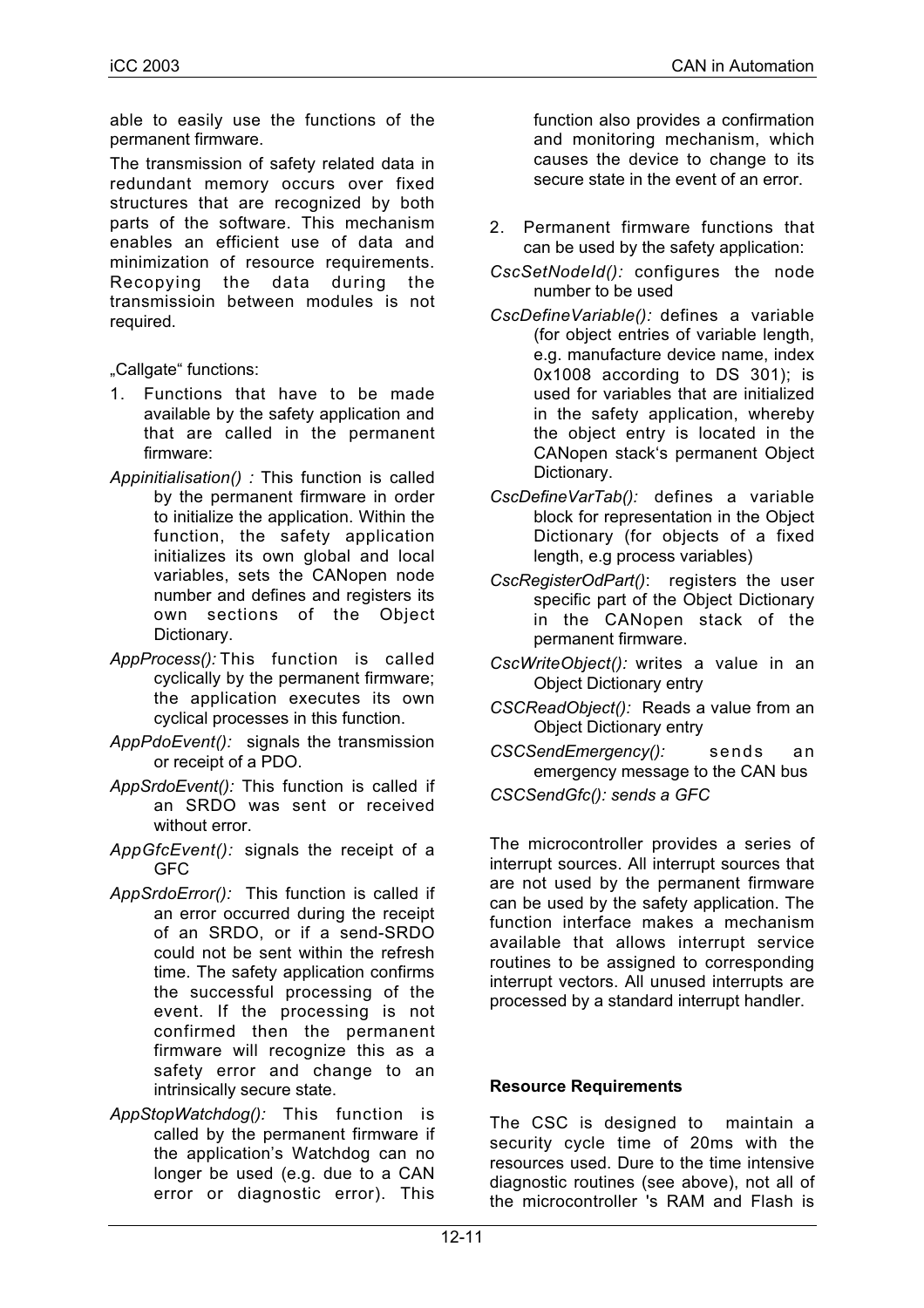available for the CSC. The permanent firmware requires 32 kByte Flash and approximately 2 kByte RAM. Furthermore, 512 Byte RAM are required for the system stack. Approximately 10 kByte Flash and 2.5 kByte RAM are available for the safety application. All safety relevant data that is transferred per SRDO is a component of the permanent firmware and is used by the appilcation as shared memory. The system stack is also used equally by both software parts.

## **Certification Hints**

The safety concept was evaluated and certified by TÜV Rheinland [9]. A partial certification of the CSC is underway and will be complete by the end of 2003. This certification covers the internal functionality, the diagnoses of the microcontroller (RAM, Flash, register, system stack, CAN controller, the timers and DMA channels used), the data transfer via CANopen Safety, as well as the logical and temporal programm execution monitoring. Thus the various possible uses as sensors or actuators or combined use (sensor and actuator in one device) are considered. This guarantees that the CSC can be implemented in devices certified up to SIL3 according to the IEC61508 norm.

The implementation of the CSC in secure devices also requires certification of the entire device. In order to achiece certification all steps prescribed in the IEC61508 must be adhered to. In the corresponding user documentation for the CSC, all partial steps and requirements are listed that need to be considered when utilizing the CSC. This guarantees that the partial certification for the CANopen Safety Software and the corresponding diagnoses is recoginzed.

The following has to be certified by the device manufacturer:

- Linking the safety application to the permanent software,
- Utilizing of the interfaces to the periphery,
- Diagnostic routines that are not already covered by the CSC effect the periphery used by the safety application such as timers, ports, ADC, DAC, I\_C, UART…,
- The entire hardware implementation of the CSC; suggestions for the creation of an external Watchdog with an independent time basis and the CAN bus circuitry are available. Topics to be specified are the structure of the supply voltage and voltage monitoring, as well as the connection of sensors and actors.

## **Application Example**

The CSC is integrated into an emergency stop device. Thus the device can be connected directly to a field bus. The contacts are connected to free port pins, enabling a dual channel connection with dynamic signal injection. The complete safety application fits into the chip. The classification as a sensor requires no external Watchdog. Thus external component costs are minimized. The device can be integrated in existing CANopen systems.

A safety monitoring relay, which also contains the CSC and is therefore suitable for a field bus, can function as an emergency shut-off device.

The logical link of the safety function via the configuration of the SRDOs in the Object Dictionary renders additional safety technology devices (e.g. PLC) superfluous. With this concept the safety function can be easily integrated in existing systems and the existing field bus can be used.

#### **Development Board**

A Development Board is available for developing devices. It contains the CSC, an external Watchdog with an independent time base, a CAN bus connection (transceiver) and a programming interface.

Firmware examples for the safety application demonstrate the function